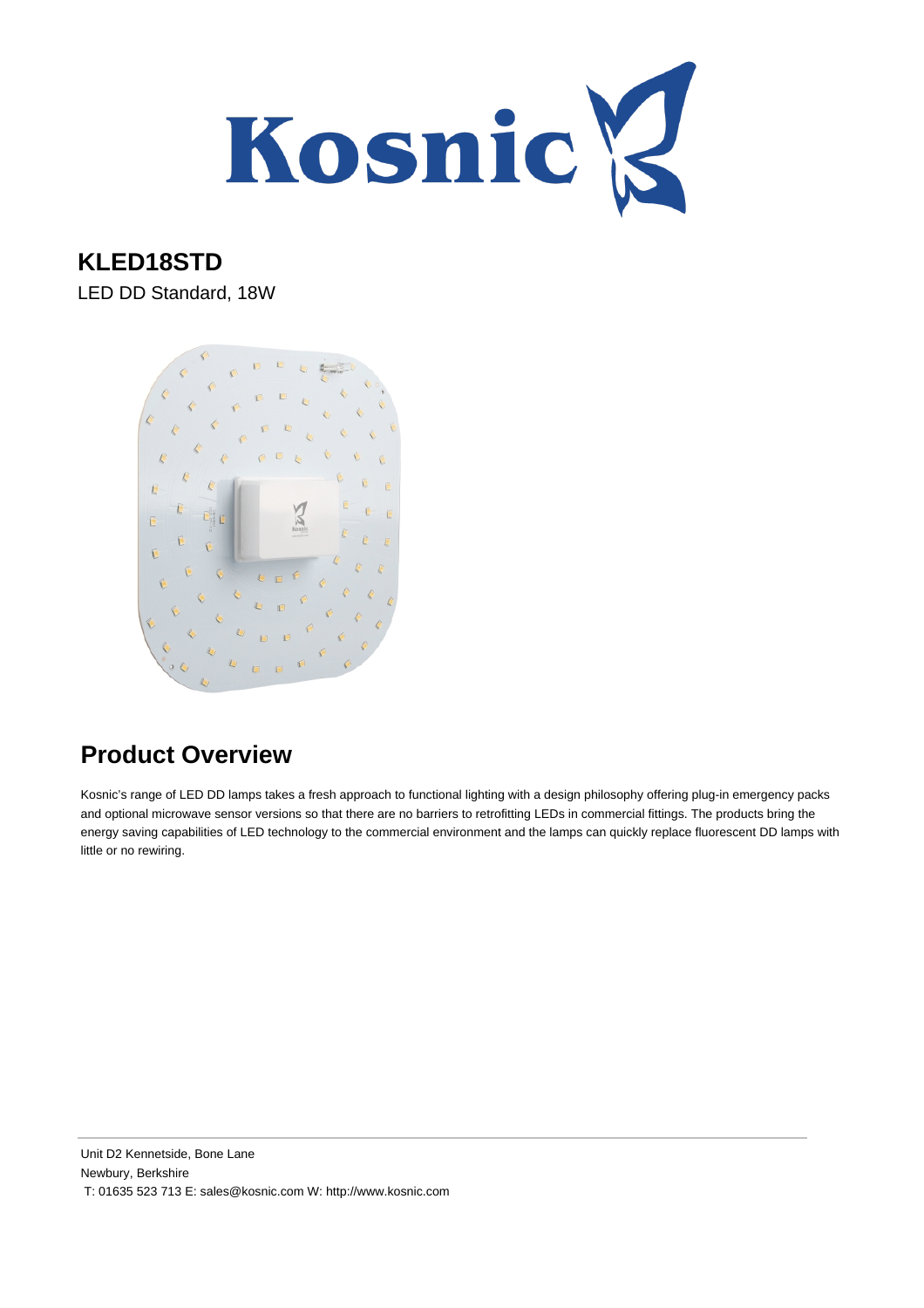#### **Features**

Save energy up to 65% compared with a fluorescent DD lamp with magnetic ballast.

For maximum energy savings, bypass all control gear and supply directly from the mains.

Single side high lumen output for light only where it's needed.

Long life of 30,000h.

Compatible with Kosnic's KTC27EME-DD emergency module.

Instant start.

Negligible UV output.

Mercury free.

#### **Emergency Module Compatible**

The LED DD lamp is compatible with the Kosnic emergency module, which provides power in the event of a cut in the supply and must be wired to an un-switched supply. The battery will supply the lamp for over 3 hours at a reduced output.

#### **Safety and Maintenance**

Switch off supply and allow cooling before handling lamp.

Do not dispose of in household waste.

Dispose of in appropriate section of local civic amenity site or recycling centre.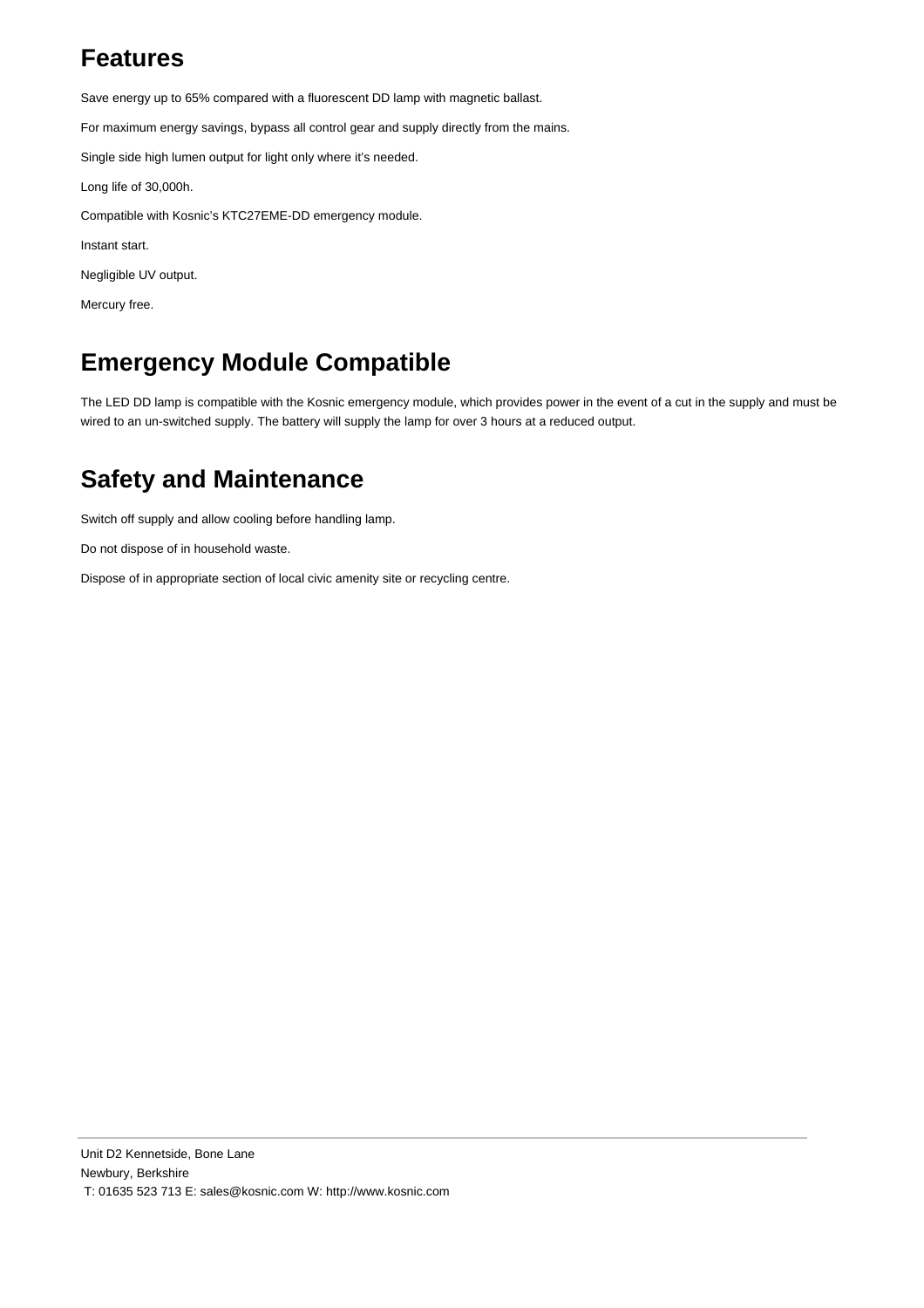## **Specifications**

|                               | KLED18STD/4P-W27   | KLED18STD/4P-W40   | KLED18STD/4P-W65   |
|-------------------------------|--------------------|--------------------|--------------------|
| <b>Fitting</b>                | 4-Pin (GR10q)      | 4-Pin (GR10q)      | 4-Pin (GR10q)      |
| Shape / Type                  | <b>DD</b>          | DD                 | <b>DD</b>          |
| <b>Colour Finish</b>          | White              | White              | White              |
| Wattage (w)                   | 18                 | 18                 | 18                 |
| <b>Total Lumens (Im)</b>      | 1780               | 1880               | 1880               |
| Input Current (mA)            | 87                 | 87                 | 87                 |
| <b>Input Voltage</b>          | 220-240Vac         | 220-240Vac         | 220-240Vac         |
| <b>CCT Temperature (k)</b>    | 2700               | 4000               | 6500               |
| <b>CCT Name</b>               | Warm White         | Cool White         | Day Light          |
| <b>Rated Life (hrs)</b>       | 30000              | 30000              | 30000              |
| <b>Nominal Lifetime (hrs)</b> | 30000              | 30000              | 30000              |
| <b>Switch Cycles</b>          | 50000              | 50000              | 50000              |
| <b>Peak Candelas (cd)</b>     | 590                | 620                | 620                |
| <b>CRI</b>                    | 83                 | 83                 | 84                 |
| <b>Dimmable</b>               | No                 | No                 | No                 |
| <b>Emergency</b>              | Compatible         | Compatible         | Compatible         |
| <b>Retrofit</b>               | Yes                | Yes                | Yes                |
| <b>Power Factor</b>           | 0.9                | 0.9                | 0.9                |
| <b>Start Time (s)</b>         | 0.39               | 0.39               | 0.39               |
| Warm-up Time (s)              | Instant full light | Instant full light | Instant full light |
| Length (mm)                   | 192                | 192                | 192                |
| Width (mm)                    | 192                | 192                | 192                |
| Depth (mm)                    | 35                 | 35                 | 35                 |
| Mercury (mg)                  | $\boldsymbol{0}$   | 0                  | $\pmb{0}$          |

Newbury, Berkshire

T: 01635 523 713 E: sales@kosnic.com W: http://www.kosnic.com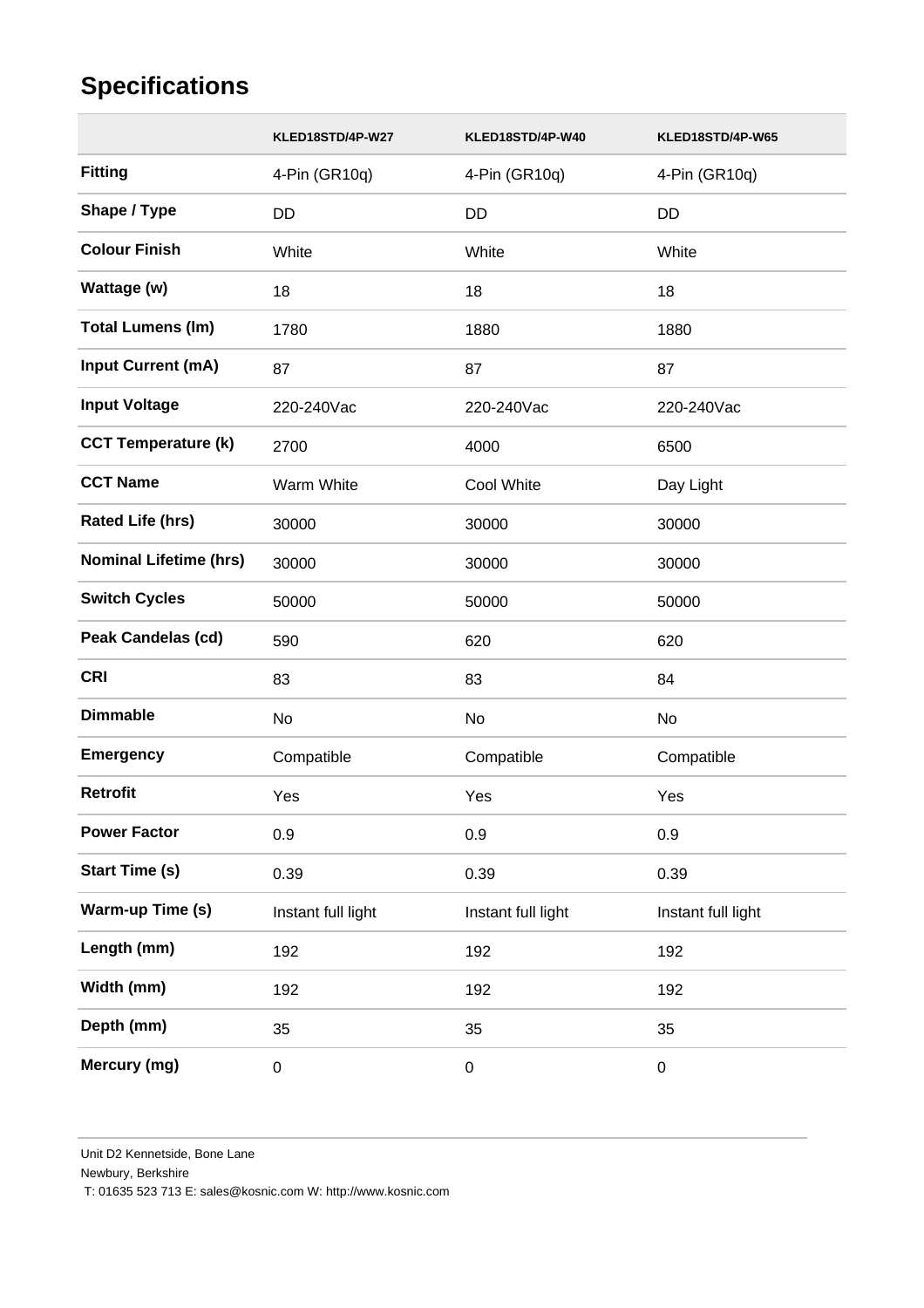| <b>Clean-up instructions</b>                | N/A           | N/A           | N/A           |
|---------------------------------------------|---------------|---------------|---------------|
| <b>Rated Power (W)</b>                      | 18.00         | 18.00         | 18.00         |
| <b>Rated Luminous Flux</b><br>(lm)          | 1780          | 1880          | 1880          |
| <b>LMF at Lifetime</b>                      | 0.75          | 0.75          | 0.75          |
| <b>SDCM of CCT</b>                          | <6            | $<$ 6         | $<$ 6         |
| <b>Ambient Temperature</b><br>$(^{\circ}C)$ | $-20$ to 40   | $-20$ to 40   | $-20$ to 40   |
| <b>Emergency Luminous</b><br>Flux (Im)      | 200           | 230           | 230           |
| <b>Barcode</b>                              | 5060063422336 | 5060063420738 | 5060063422398 |

# **Product Markings**

|                          | KLED18STD/4P-W27     | KLED18STD/4P-W40     | KLED18STD/4P-W65     |
|--------------------------|----------------------|----------------------|----------------------|
| <b>Manufacturer</b>      | Kosnic               | Kosnic               | Kosnic               |
| <b>Product Code</b>      | KLED18STD/4P-W27     | KLED18STD/4P-W40     | KLED18STD/4P-W65     |
| Voltage                  | 220-240 Vac 50-60 Hz | 220-240 Vac 50-60 Hz | 220-240 Vac 50-60 Hz |
| <b>Nominal Power (W)</b> | 18                   | 18                   | 18                   |
| Current (mA)             | 87                   | 87                   | 87                   |
| <b>CE Mark</b>           | <b>Yes</b>           | Yes                  | Yes                  |
| <b>WEEE Mark</b>         | <b>Yes</b>           | Yes                  | Yes                  |
| <b>Batch Code</b>        | Yes                  | Yes                  | Yes                  |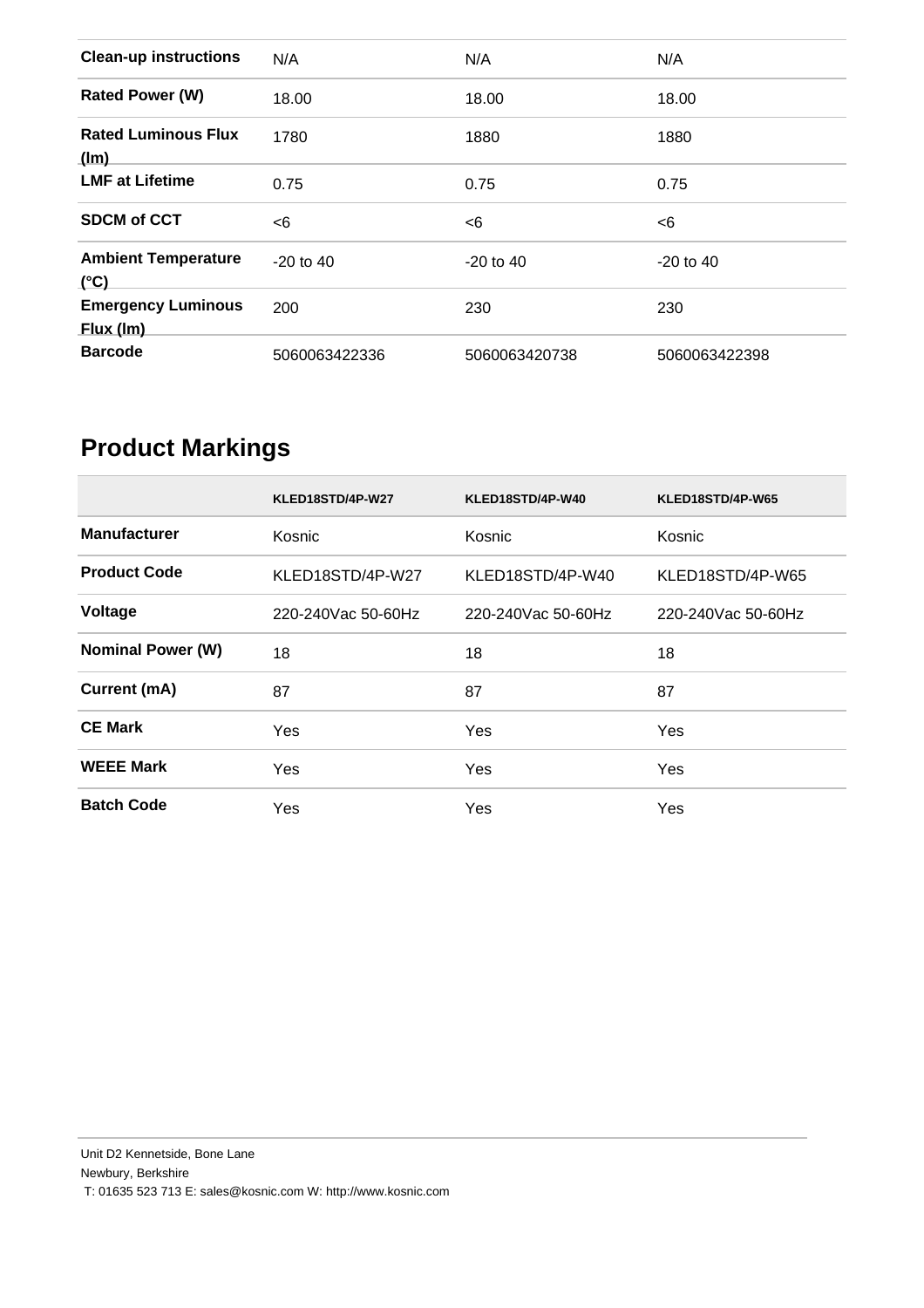## **Energy Label**

|                                          | KLED18STD/4P-W27 | KLED18STD/4P-W40 | KLED18STD/4P-W65 |
|------------------------------------------|------------------|------------------|------------------|
| <b>Manufacturer</b>                      | Kosnic           | Kosnic           | Kosnic           |
| <b>Product Code</b>                      | KLED18STD/4P-W27 | KLED18STD/4P-W40 | KLED18STD/4P-W65 |
| <b>Energy Class</b>                      | A+               | A+               | A+               |
| <b>Energy Consumption</b><br>(kWh/1000h) | 18               | 18               | 18               |

## **Packaging**

|                              | KLED18STD/4P-W27 | KLED18STD/4P-W40 | KLED18STD/4P-W65 |
|------------------------------|------------------|------------------|------------------|
| <b>Outer Box Length (mm)</b> | 455              | 455              | 455              |
| <b>Outer Box Width (mm)</b>  | 415              | 415              | 415              |
| <b>Outer Box Height (mm)</b> | 270              | 270              | 270              |
| Volume                       | 0.05098275       | 0.05098275       | 0.05098275       |
| <b>Box Quantity</b>          | 20               | 20               | 20               |
| <b>Outer Box Weight (kg)</b> | 6.3              | 6.3              | 6.3              |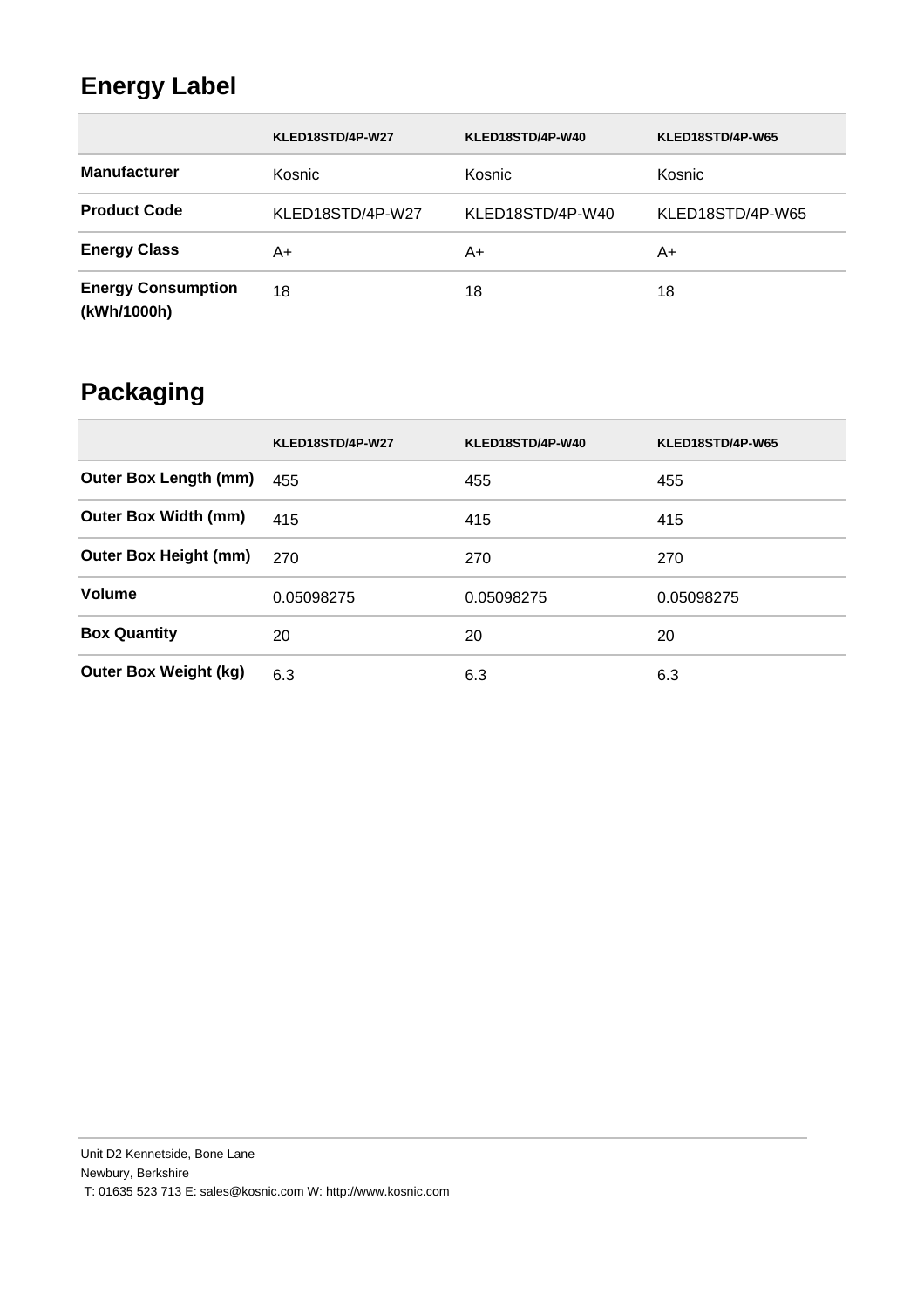